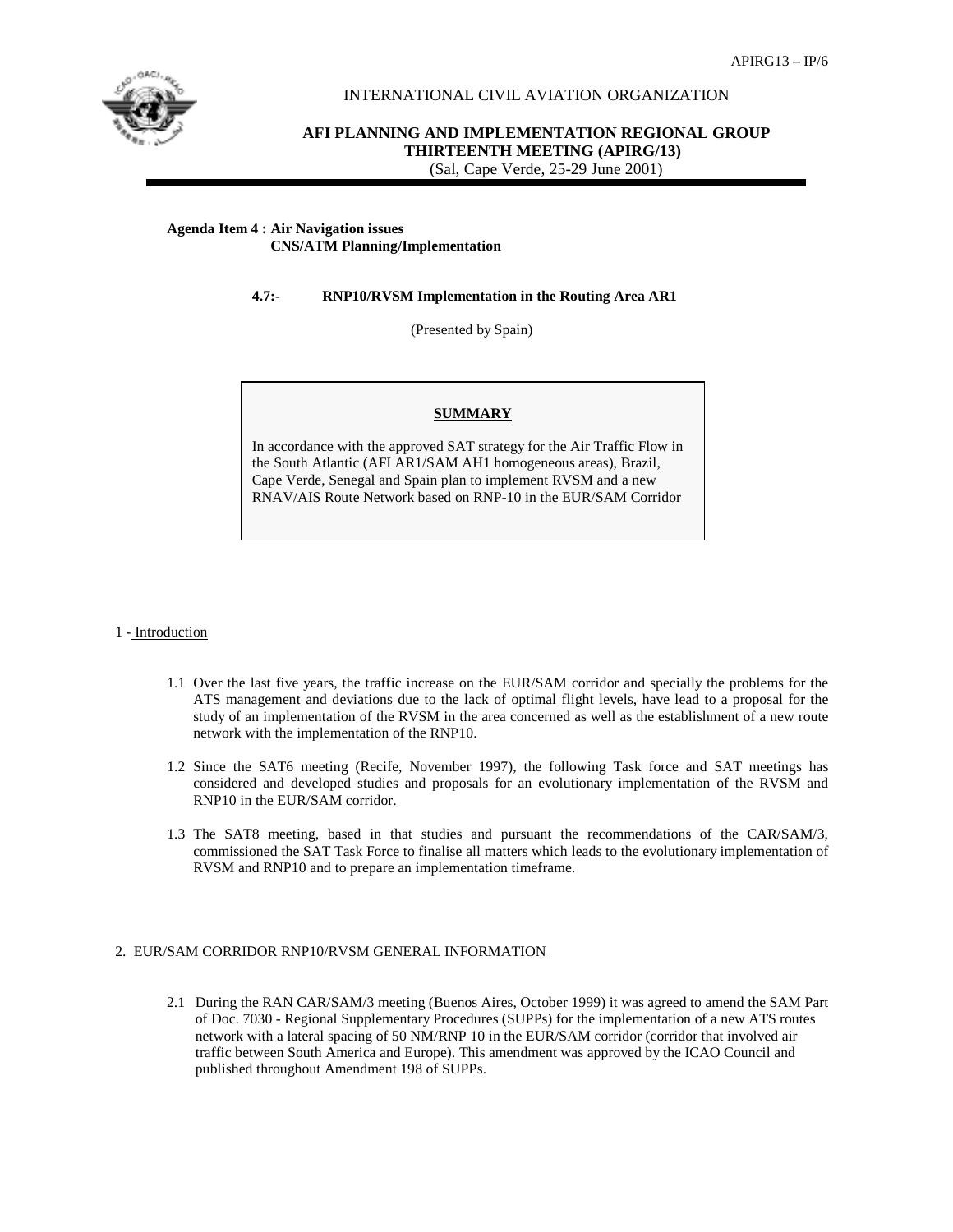- 2.2 On the other hand, the South Atlantic Group (SAT Group) conformed by the States responsible for providing ATS services in the EUR/SAM Corridor (Spain, Senegal, Cape Verde and Brazil) had programmed the implementation of the new ATS routes network in an RNP 10 environment since 6 September 2001 (this new date was approved during the last SAT/9/Task Force meeting carried out in Lisbon, 19-23 February 2001) and the implementation of RVSM in the corridor, from 24 January 2002 (following the implementation of RVSM in Europe).
- 2.3 Both implementations depend on the results of the safety assessment being carried out by ARINC on behalf Spain (Spain also has been designated as a Monitoring Agency for the EUR/SAM corridor).
- 2.4 Within the framework of the SAT Group, it has been agreed to propose three amendments to Doc. 7030 (these amendments were circulated among concerning States and International Organisations for their comments)
- 3 Actual situation
	- 3.1 The implementation date for the new ATS routes network and the application of 50 NM lateral spacing in the EUR/SAM corridor has been approved for 6 September 2001.
	- 3.2 The implementation date for RVSM in the EUR/SAM corridor has been approved for 24 January 2002.

Note: In both cases, the implementations will depend on the results of the safety assessment.

# 4 - Action by the meeting

The meeting is invited to:

- a) Note and comment the information presented;
- b) Take advantage of the AR1 routing area experience on RNP/RNAV and RVSM implementation in order to spread this experience for the RNP/RNAV and RVSM projects in the AFI area.
- c) Contact with SATMA RMA for any further information about the Safety Assessment and implementation process of the RNP/RNAV and RVSM.

Annex: SAT RNP/RVSM area